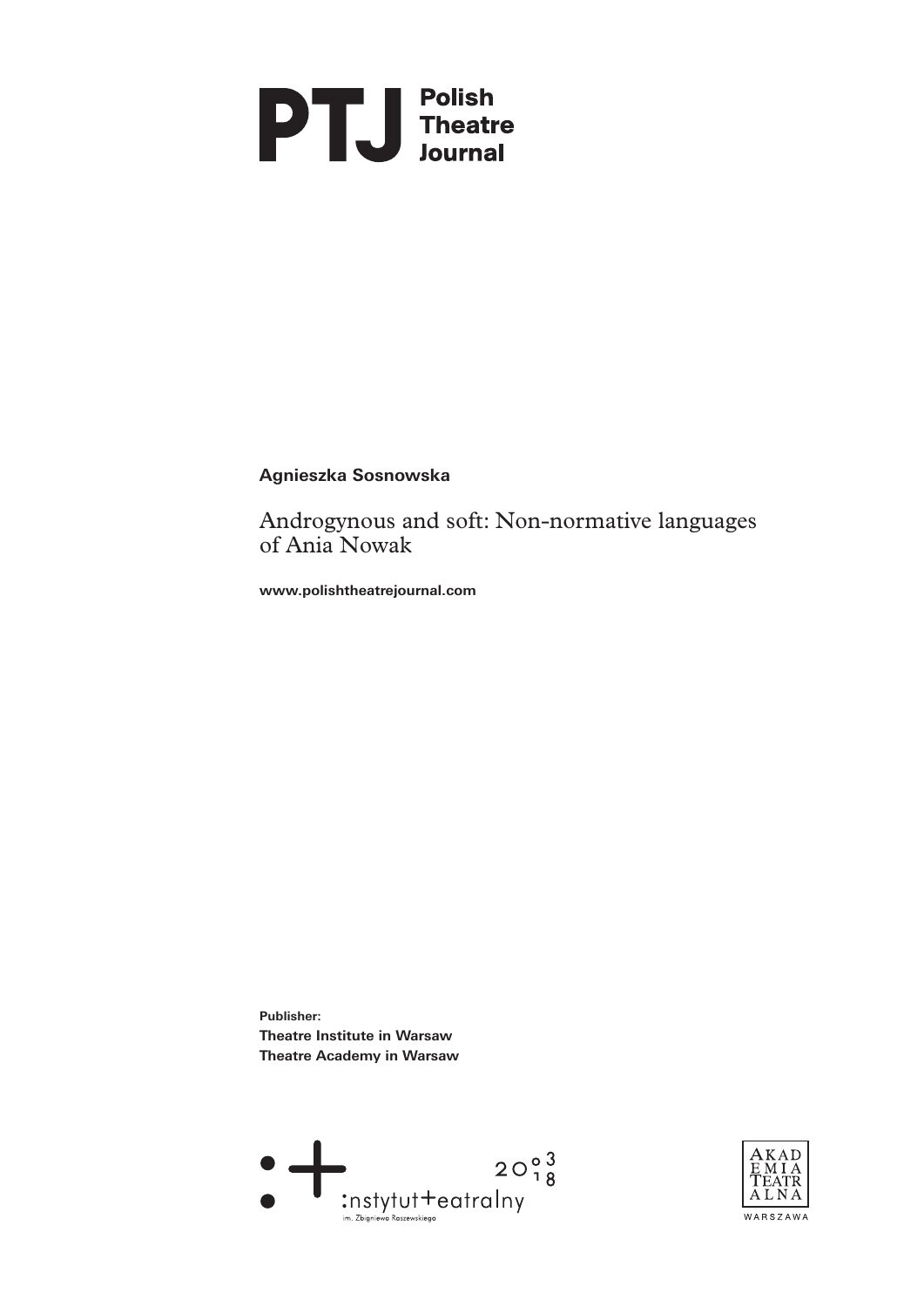#### **Agnieszka Sosnowska**

# Androgynous and soft: Non‑normative languages of Ania Nowak

Three female performers approach the edge of the stage and face the audience. 'Dear Lover', they say, then each takes a piece of paper from her pocket. They begin to read the content of a letter together – in one voice, in English: 'I am reduced to a thing that wants you. I composed a beautiful letter to you in the sleepless nightmare hours of the night, and it has all gone: I just miss you, in a quite simple desperate human way. [...] Yours, forever'. The stage is completely empty and darkened, which creates a contrasting background for the performers. The audience's attention is thereby focused only on them and their words. A second letter begins with the same wording, 'Dear Lover', but the reading of it has shifted. Each performer reads the same text, but each at her own pace. As a result, if we want to hear the full text, we have to listen to the voice of only one person – or give up and allow it to reach us in piecemeal fashion. With the next letter, the performers go around the various parts of the room, standing close enough to choose a particular person in the audience, who becomes the recipient of the letter: 'Have you ever 'loved' any people or collective – for example the German people, or the French, or the American, or the working class or anything of that sort? I indeed love 'only' my friends and the only kind of love I know of and believe in is the love of persons. … Very truly yours'.

The rule becomes transparent: letters begin and end with identical phrases, they all concern love, but the way they approach the topic differs. Though reading them in sequence makes us want to treat them as a correspondence between lovers developing over time, listening to their content verifies the situation. They were not written by one person. Ania Nowak has drawn from many sources, including Karl Marx's love letters, also generating her own letters and referring to the 2013 book *The Posthuman* by Rosi Braidotti. All texts have been rewritten and adjusted, making the identification of original authors impossible. In total, nine letters are read on stage.

After the final one, the performers put away the pieces of paper and approach each other, helping take off their wireless microphones. This is done in silence, but conducted in such a way that it is not the pragmatics of the situation that is important, but rather its intimacy, closeness and sexuality. The performers sit on the floor, very close to each other – almost entwined – with their eyes closed, beginning to cuddle. 'Imagine someone's warm skin, [...] imagine that you have goose bumps on your thighs,' they say. In contrast to the first part of the performance, this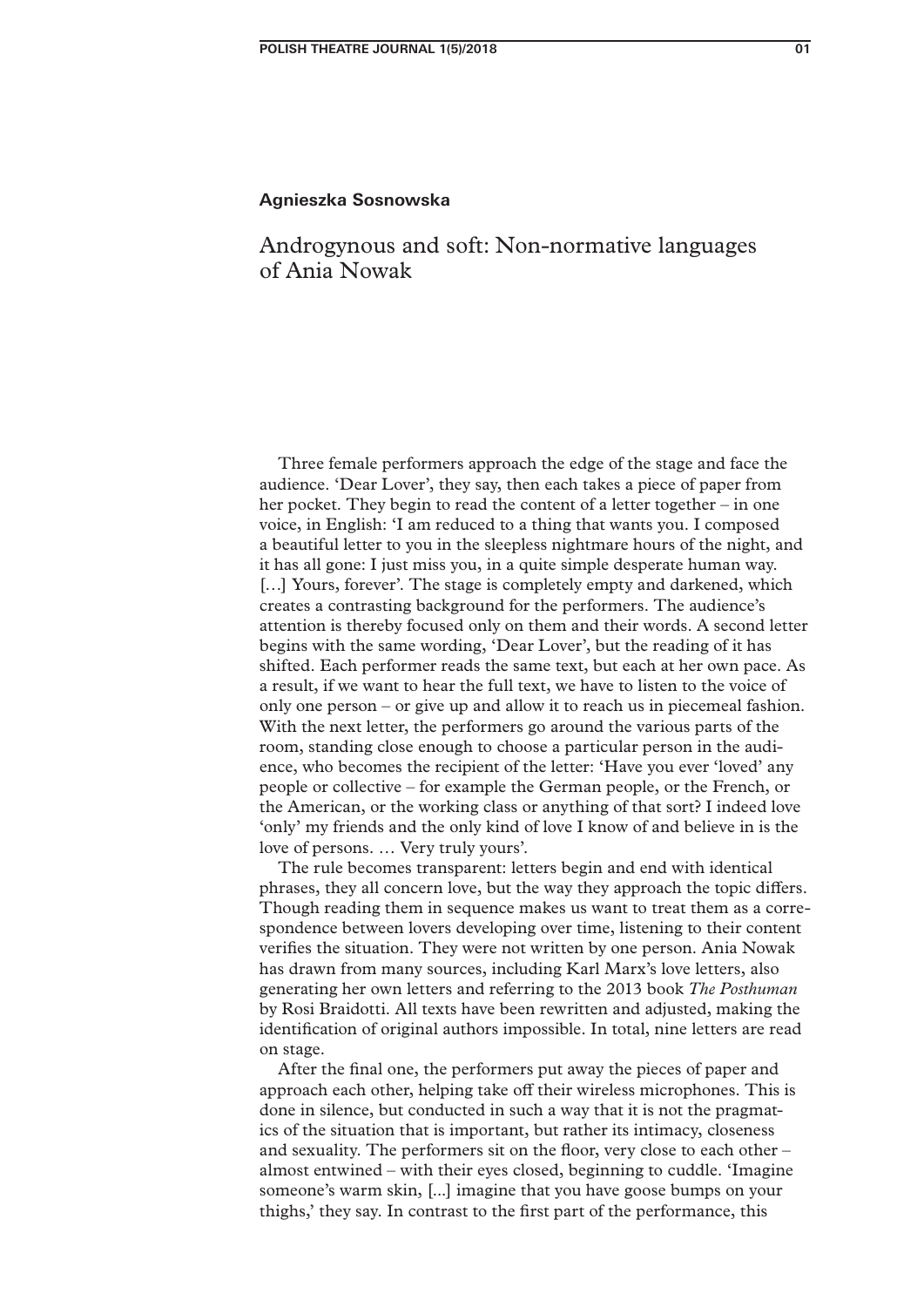second part is no longer innocent and sexually unspecified. The touch is slow, very delicate but clearly erotic. Performers touch each other's breasts and intimate parts. Their words are also becoming more literal: 'Imagine that your vagina is wet, [...] imagine all five fingers inside of you, [...] imagine that your vaginas are pushing against each other, [...] imagine his penis between your buttocks, [...] imagine that you pee when you come'. We watch a lesbian love scene, but the text itself is ambiguous, evoking different situations and sexual orientations.

It is worth noting that the sequence is visually beautiful. It is arranged in an ideally composed image in terms of colour: the dark, powder pink of choreographer Ania Nowak's one‑piece costume and the white of Xenia Taniko Dwertmann's costume are softened by the blue shirt and red pants of Julia Rodriguez. The colours were selected were selected with exceptional taste by costume designer Melanie Jane Wolf. The dominance of soft fabrics with silk structures adds to the nobility and also the softness of the entire performance. The role that costumes play usually belongs to the architecture of space – they constitute part of the performance framework. It is no coincidence that these costumes do not emphasise the performers' gender, giving them a strong androgynous expression.

The production *Offering What We Don't Have to Those Who Don't Want It* refers to reflections on the nature of love taken directly from Lacanian psychoanalysis. The title of the 2015 production already sends a clear signal from one of the best-known definitions of love, formulated by psychoanalyst Jacques Lacan: 'Love is giving something you don't have to someone who doesn't want it'.<sup>1</sup> Importantly, references to Lacan's proposal are not limited to that single gesture, but are deeply embedded in the structure of the entire production. Nowak uses Lacan to address key issues of non‑heteronormative and non‑binary sexuality. In this way, she reveals her interest in theories of feminist materialism.

*Offering What We Don't Have* is a production created at the invitation of the Tanztage festival in Berlin in 2015.<sup>2</sup> Work on the production began during a residency at the Zamek Culture Centre in Poznań, with the choreographer conducting research she titled 'Love as a strategy for developing knowledge and spending time', devoted to love as a political category. Nowak set up a blog<sup>3</sup> where she collected various types of material, such as film excerpts, photos, quotes and interviews. The starting point was her intention to treat love as a sociological category, stripping it of romantic imaginations. According to the description of *Offering What We Don't Have*, love is treated as a social 'muscle' undergoing constant transformation. In this carnal metaphor, one may notice a reference to the perspective proposed in the 1960s by post‑modern dance pioneer Yvonne Rainer, who struggled with the modern idea that dance is a form of expression that

<sup>1</sup> Jacques Lacan, 'Crucial Problems for Psychoanalysis', trans. by Cormac Gallagher, in Lacan, *Seminar XII: 1964‑65*, p. 165, http://www.lacaninireland.com [accessed on 6 January 2018]. Interestingly, Lacan's definition initially consisted only of the first part.

<sup>2</sup> Ania Nowak lives in Berlin, where she graduated in choreography at the Inter-University Center for Dance (HZT). Earlier, she studied Iberian studies at the Jagiellonian University in Kraków.

<sup>3</sup> http://technologiesoflove.tumblr.com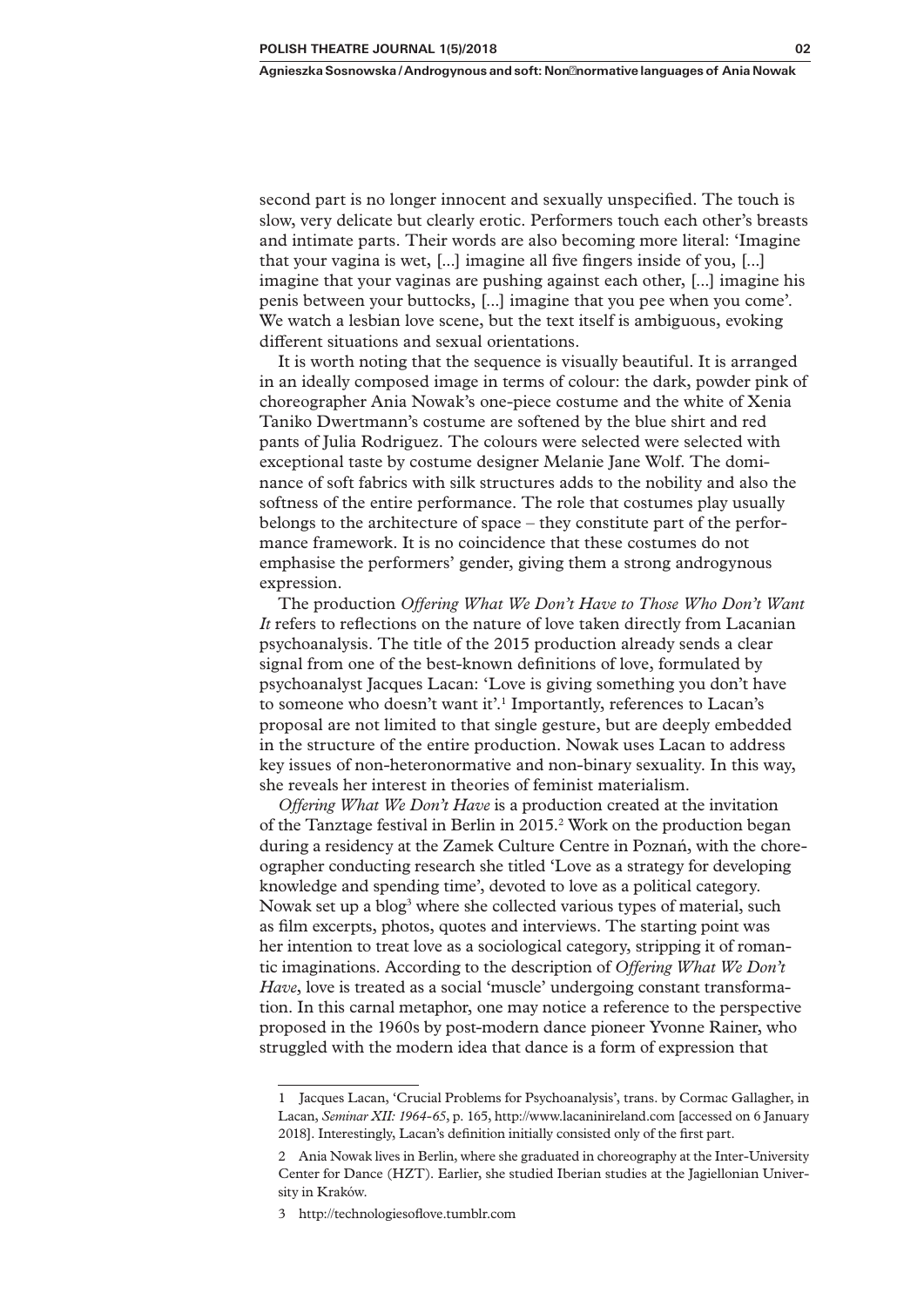communicates feelings. 'Mind is a muscle<sup>34</sup> and 'feelings are facts',<sup>5</sup> Rainer claimed, trying to reformulate the approach to the medium of dance. If we do not perceive subjective feeling in love, but an objective social fact, we would appreciate its direct translation into the shape of the public sphere. To take this further, the analysis of the colloquial definition of this concept and the cultural ideas associated with it will reveal mechanisms that consolidate the model of heterosexual relations as a norm. The artis‑ tic practice of Ania Nowak is constructed against this type of mechanisms, which is why in *Offering What We Don't Have*, the accent is placed on non-normative love and the queer-feminist context.

Although at the stage of Nowak's creating her blog, Lacan functioned as merely one of many contexts, in the resulting production he became a key figure. This choice is not surprising: the theme of love has constantly returned in Lacan's writings and during his famous seminars. The psychoanalyst was interested in how we express love by means of speaking, writing and sexual acts. In the context of Nowak's production, it is important that Lacanian psychoanalysis emphasised the role of love letters as the most effective form of expressing love. In this approach, the letter had an advantage over speech. 'One cannot then speak about love, but that one can write about it',  $6$  Lacan proclaimed during the 3 February 1972 seminar. He argued that this is connected, above all, with the materiality of the letter and its durability. We cannot say anything meaningful about love through speech. Which would mean that the feeling, before it is written down, remains elusive to us. At the same time, speaking about love is its production, therefore a kind of performative.

It is worth referring directly to Lacan's writings to take a look at the actual meaning of his definition of love cited in the title of the Nowak production. At the first glance, the phrase 'Love is giving something you don't have to someone who doesn't want it' may be seen as paradoxical. Can you give something you do not have? Can you give something you do not have to a person who does not want it? The contradiction in this definition can reveal itself from another perspective, if we recall the myth from which it had been derived. Lacan refers to the story about the birth of love – Eros – which appears in Plato's *Symposium*. Eros is the son of Penia, symbolising poverty, lack, absence of the source; Poros, who is her opposite, symbolises abundance and fulfilment. Eros was conceived at a feast on Aphrodite's birthday. Penia was not even allowed in, wait‑ ing outside. When Poros got drunk on nectar and slept in the garden of Zeus, she took her opportunity and lay down next to him. At a symbolic level, Penia, as poverty, could not offer anything but her own lack – her constitutive feature. So she gave what she herself did not have – to Poros, who did not want it. The complicated sequence of metaphors derived from this story leads Lacan to the conclusion that a man is looking for his own lack in his partner, because he has no other access to his own

<sup>4</sup> *Mind Is a Muscle* is the title of Yvonne Rainer's production from 1968.

<sup>5</sup> See Yvonne Rainer, *Feeling Are Facts: A Life* (Cambridge, Mass., and London: MIT Press, 2006).

<sup>6</sup> Jacques Lacan, 'The Psychoanalyst's Knowledge', trans. by Cormac Gallagher, in Lacan, *Seminar XIX: 1971‑72. …Ou Pire …Or Worse: from 8th December 1971*, p. 50, http://www.lacaninireland.com [accessed on 6 January 2018].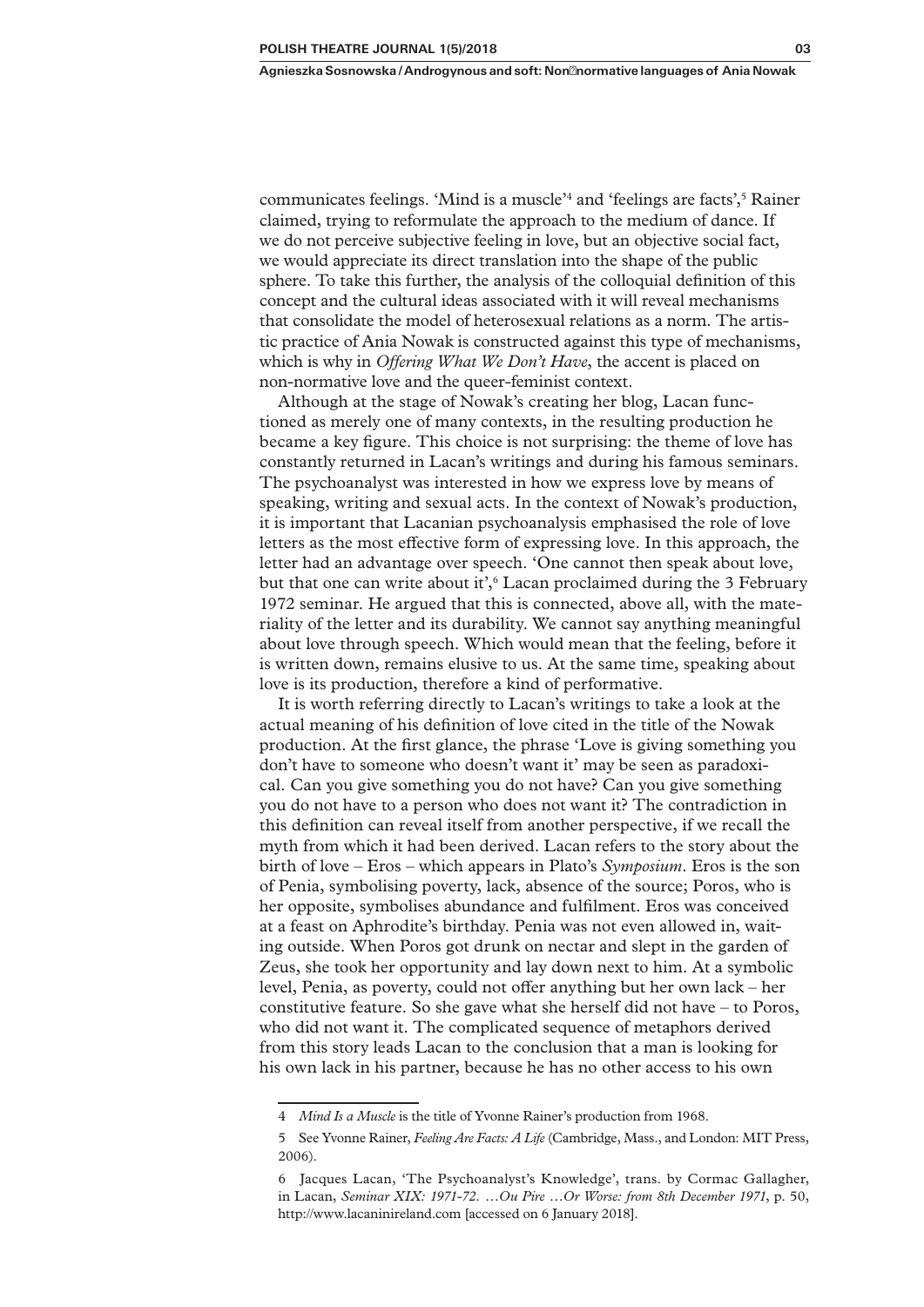phallus but through her. And more importantly, it led him to believe that love relationship by definition must be a relationship between a man and a woman.

Nowak, on one hand, developed her production following Lacan's conclusions; but on the other hand, she consistently deconstructs it. This was no coincidence, but rather a deliberate attack on heteronormative structures on which psychoanalysis was founded. In a broader perspec‑ tive, it was also an attempt to destabilize the binary categories underlying Western philosophy, as well as the dominant ways of defining identity. Nowak achieves this by means of simple but focused measures. Would anything change in the concept of love if a group of women appears instead of a heterosexual couple? This is not aimed at loud protest or at seeking arguments to convince others to accept differing models. Nowak simply demonstrates on stage that there are other models of love and they constitute a part of our reality.

It is also significant that there are three people on stage, and not two or four. This uneven number enables the destabilisation of the idea that we always connect in complementing pairs. That idea has been so deeply rooted in our collective imagination that it does not require any complex evidence. Its sources are also well recognized. It suffices to recall the renowned speech of Aristophanes in Plato's *Symposium*, in which he tells how we once were spherical, complete entities who did not lack anything. Zeus, however, cut people into equal halves, and from that moment on people have sought their other halves in order to achieve happiness by connecting with each other. Christian culture has been approvingly reproducing this model of relationships for centuries, encumbering it with numerous encyclicals, and excluding any kind of love relationship except the heterosexual one.

The final part of *Offering What We Don't Have* can be interpreted as a play not only upon binary structures, but also with the concept of dominating and being dominated in a relationship. One performer proposes a movement imitated by the two other performers. Though one person is always leading, the situation is fluid, and the roles of leader and imitators are interchangeable. The performers pronounce subsequent definitions of love, as if the impossibility of creating one definition could be over‑ come by accumulating many definitions and expanding their meanings. Here, the power is not centralised, but nomadic  $-$  it is shifting, which means we are dealing with a structure devoid of axis. An attempt to build a non‑binary situation without centre is not coincidental. It is also found in another Nowak production, *Don't Go for Second Best, Baby!* [premiered at Art Stations Foundation in Poznań, 10 December 2016].

The fact that Nowak can speak about lesbian love in a way that makes it indistinguishable from heterosexual love or any other love is one of her strengths. What does it mean? The choreographer does not demand greater visibility for sexual minorities; she simply designs lesbian love as another norm. This is a completely different strategy from those in Polish theatre to date, an important representative of which is director Krzysztof Warlikowski is an important representative, with such productions as *Cleansed* and *Angels in America* (both with TR Warszawa, premiered in 2001 and 2007, respectively) In Warlikowski's productions, homosexual motifs are related to the breaking taboos and revealing sexual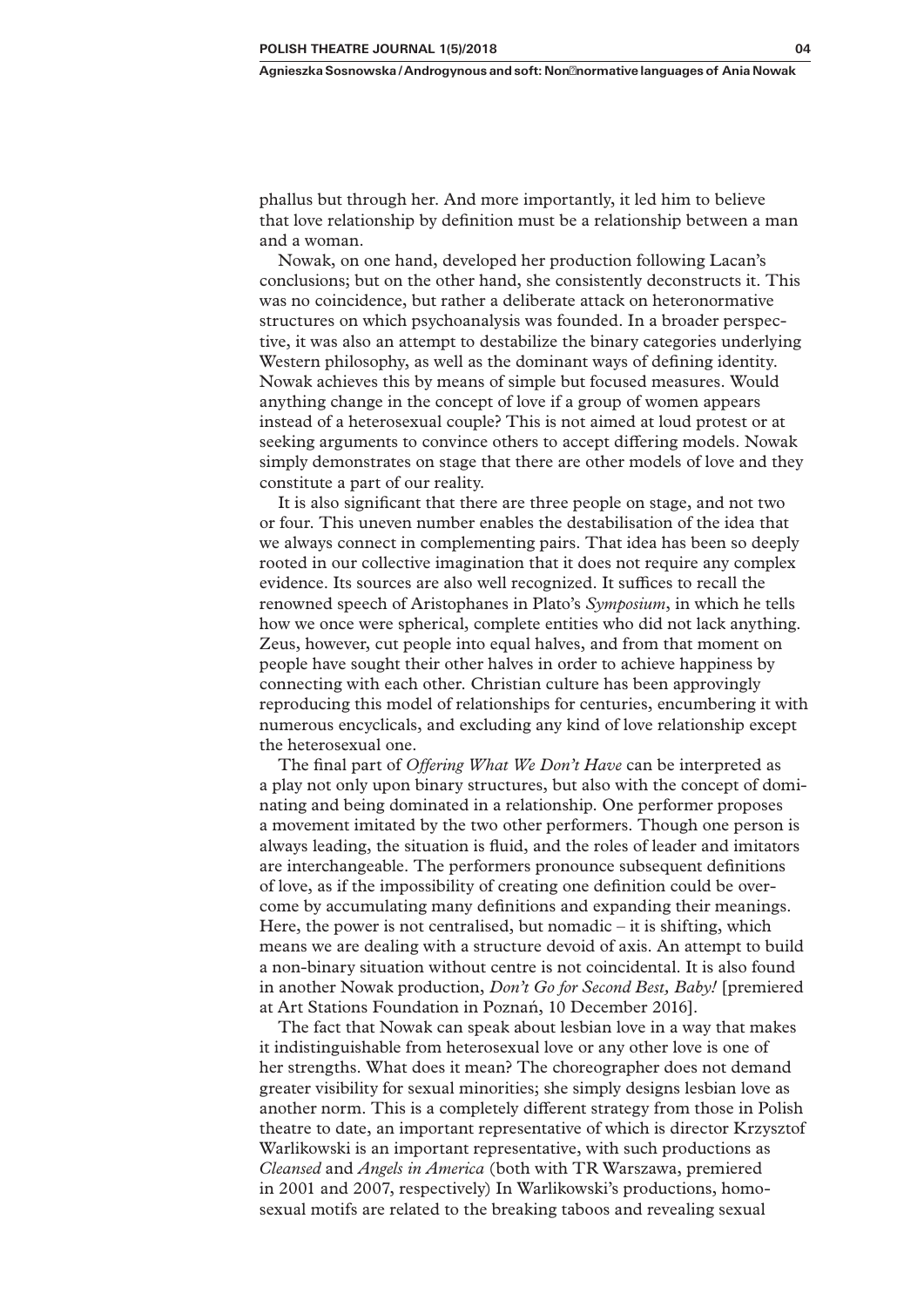Otherness. Nowak does not see the Other in a lesbian or a gay: she tries to describe the non-heteronormative as the ordinary, nearly indistinguishable from the norm.

As a result, in her productions, one never finds attempts to explicitly demand the rights of LGBTQ communities, or their social acceptance. In *Offering What We Don't Have*, there is no direct formulation defining the performance as being about lesbian love; it is not named at the level of spoken text, therefore it is not imposed as a privileged interpretation. There is no naming gesture in Nowak's production. Instead, there is direct work on definitions. The piece is not reduced to representing only one model of sexual relationship, but its structure remains open to various patterns. It multiplies them. Another issue is that Nowak intentionally selects only women – or, as she calls them, 'non-men' – as collaborators.<sup>7</sup>

In other words, the choreographer is queering definitions. This strategy is close to the approach of Eve Kosofsky Sedgwick, who warned against the fact that frequent pointing and naming problems may paradoxically lead to stimulating those phenomena and consolidating divisions, rather than designing new models of social relations. As Sedgwick wrote: 'But of course it's far easier to deprecate the confounding, tendentious effects of binary modes of thinking – and to expose their often stultifying perseveration – than it is to articulate or model other structures of thought'.8

A similar strategy is used by Nowak in the production *Ohne Titel*, prepared as part of the Micro Theatre project at Komuna// Warszawa in 2017. The whole structure is based on a bold, uncompromising gesture. A person comes on stage, whose biological sex is at many levels disturbed or even erased. The heavy motoricity of movement and large feet in white sports shoes and socks pulled up on calves appear clearly masculine, whereas the blue wig and sharp makeup outlining the face are attributes characteristic of drag queens. There is also a white belt with an artificial penis attached to the hips. Only bare breasts (under a blouse made of transparent vinyl) confirm to the gender of the performer (the role is played by Nowak).

The choreographer stands in the middle of the stage, her hands wide-‑spread as if she were giving an official speech. 'The fact is,' Nowak says, then begins to read words forming groups of four‑word associations from sheets of paper held in one hand:

Institution, organization, legalization, law Paragraph, article, regulation, standard Activity, statute, office, officious cow Sejm [lower house of the Polish parliament], regional council, little Sejm, willie Boy, man, husband, president Woman, mother, daughter, Polish woman

Man, man, man, man.

<sup>7</sup> The dramatist Mateusz Szymanówka, with whom Nowak often collaborates, is an ex‑ ception confirming the rule.

<sup>8</sup> Eve Kosofsky Sedgwick, *Touching Feeling: Affect, Pedagogy, Performativity* (Durham: Duke University Press, 2003), p. 2.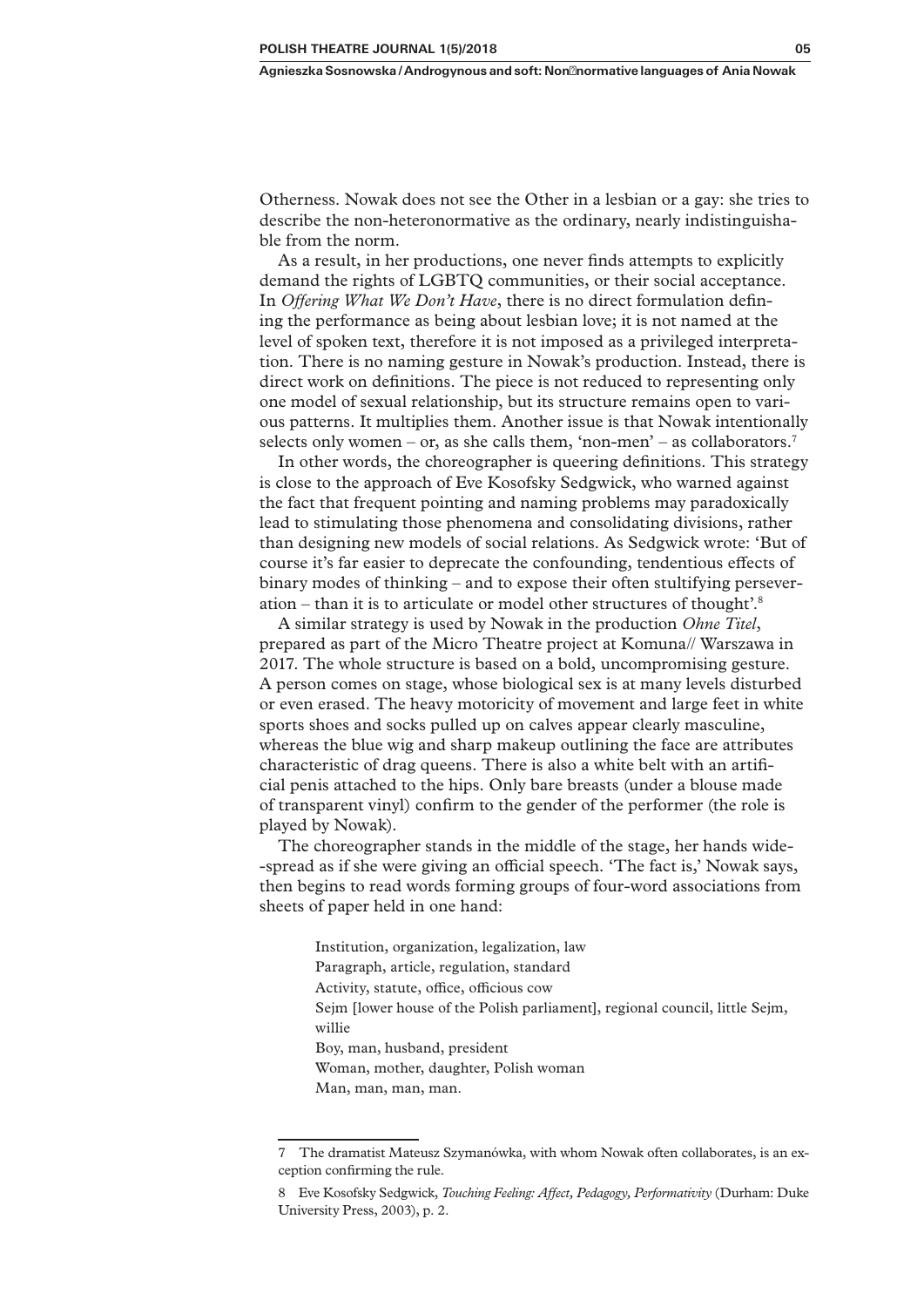These are just several examples from her long list. Cumulatively, they demonstrate how the process of ideological programming takes place at the linguistic level. The play of associations is important here, because in such numbers, they are no longer innocent and light, revealing their potential for violence. It is unsurprising that the word 'woman' is so close to the slogan 'Polish woman', and the word 'man' leads to the word 'president'. As in *Offering What We Don't Have*, Nowak infects this system with a virus that makes the structure crack. She introduces elements into the sequence of words that destabilize the whole. Often, just a word is enough for the system to go crazy: 'Ibuprofen, lisyne, ketoprofen, anal'. In the next part, Nowak takes a few steps forward, approaching the audience with a fiery speech that designs a different reality:

> We need vision, revision, resuscitation. We need hospitality, immigration, minority. We need a revolution [...].

Next, Nowak smoothly moves to the final sequence, in which she lip‑syncs along with the song 'Dziwny jest ten świat' ['It Is a Strange World', 1967] by Czesław Niemen – she imitates lip movements, giving the impression that she's singing it. As a result, we watch a performance presented in an exaggerated drag‑queen convention, but which retains much of the seriousness of this key Polish protest song: '*Przyszedł już czas, najwyższy czas, nienawiść zniszczyć w sobie'* ['The time has come, it's high time to destroy the hatred in ourselves'].

The production *Don't Go for Second Best, Baby!*, created in 2016 as part of Solo Projekt Plus in the Stary Browar in Poznań, seems even more formal. This work was built around the topic of backup dance – that is, dance performed by dancers accompany the main star, usually in pop music. In the first sequence, the performers – Julek Kreutzer and Julia Plawgo – perform choreography with their backs to the audience. As if the actual audience was on their opposite side, and we only had a view from the back of the last row, of dancers performing group choreography. Nowak, however, reverses these meanings. We don't lose anything – on the contrary, we finally have the chance to see what's happening in the background.

In the first minutes of the performance, the choreography is performed to pop music. Later, however, the choreography is repeated in silence. The dancers practice the choreography, and for the rhythm they utilise sounds they make themselves: steps, jumps, snapping fingers. Similarly to *Offering What We Don't Have*, the title gives a clue: it refers directly to the main source of inspiration. *Don't Go for Second Best, Baby!* are lyrics taken from Madonna's song 'Express Yourself'. The sound layer of the first minutes also suggests this reference to this pop-culture icon. However, there is more to it; the structure here is deeply contextual. Nowak recalls Madonna's Blond Ambition World Tour from 1990, opening with 'Express Yourself'*.* That tour had been criticised by the Catholic Church due to numerous provocations Madonna included in her show. Legend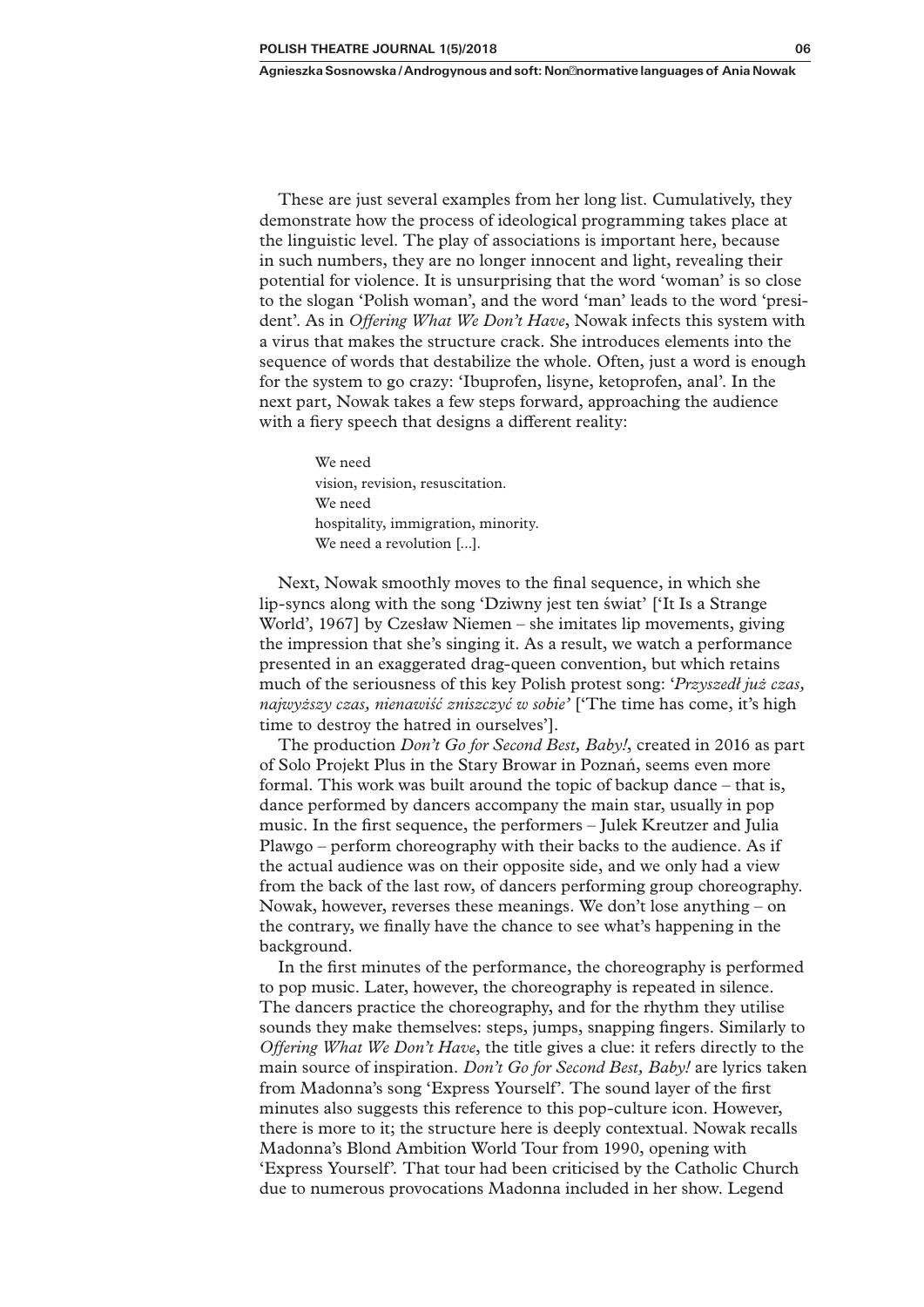has it that Pope John Paul II urged Christians to boycott the tour, resulting in the cancellation of her performance in Rome.

During the Blond Ambition World Tour, Madonna repeatedly provided support to sexual minorities. From the stage, she would demand sex education and talk about the need to use condoms. One scene in the tour documentary *Truth or Dare* showed a passionate kiss between two gay men, which led to a huge scandal. It's significant that, in search for danc– ers to accompany her on stage, Madonna went in New York City to see the off‑stage voguing scene. Voguing, which eventually dominated the tour choreography, is a stylized improvised dance evoking movements and poses from fashion shows and lifestyle magazines. It developed since the early 1960s in Harlem dance clubs then in the African‑American and Hispanic communities, and with gays, lesbians and transsexuals.

Taking up the topic of backup dancing can be interpreted as an emancipatory gesture – an attempt to highlight it, bringing it in from the shadow of the marginal. To some extent, *Don't Go for Second Best, Baby!* repeats and reinforces the gesture of the makers of the documentary *Strike a Pose* (2016). In it, the traditional division of roles was reversed: the makers focused not on the main star, but on previously anonymous dancers from the second and third lines. Significantly, in this instance, one strategy of rebellion tested by Nowak against the dominating pop‑power systems is the refusal to participate. In the central sequence of *Don't Go for Second Best, Baby!*, performers disappear from the stage for a long time. The show continues, colourful lights accompany rhythmic music, but the product is nevertheless much less appealing. What's more, when the performers reappear, they seem to no longer want to dance for some‑ one – only for themselves. As in other Nowak productions, the system holds out, while undergoing transformation.

As may be evident, Nowak's works don't require extensive commentaries, yet they are more interesting when we know their context. A characteristic feature of her artistic practice is that the context secretly influences the form of the performance. Complex ideas with multiple strands are presented to the audience in a radically purified and reduced way. One can argue that we are dealing here with formal minimal– ism. Also notable are traces of careful observation of the achievements of choreographers a generation older than Nowak, several of whom are mentioned below.

To locate Nowak's works on the map of artistic practices of the twenty-‑first century, it is worth looking at the specificity of her education and generation. She began choreography studies at the Inter-University Centre for Dance in Berlin, as noted above, in 2011, when the attention of the choreographic community was focused on so-called non-dance performances. The iconic, founding production of this current, *Jérôme Bel* by Jérôme Bel – representative of the entire phenomenon – had been created in 1995. Equally important is *Self Unfinished* by Xavier Le Roy, made in 1998. The creators of 'non‑dance' took up the tradition of American post-modern dance from the 1960s, its interest in practising everyday movements. Additionally, they meticulously analysed social and cultural determinants of the concept of dance. Inspired by phenomenology in its French version (Maurice Merleau‑Ponty), they asked the question of where dance begins and where it ends, whether even the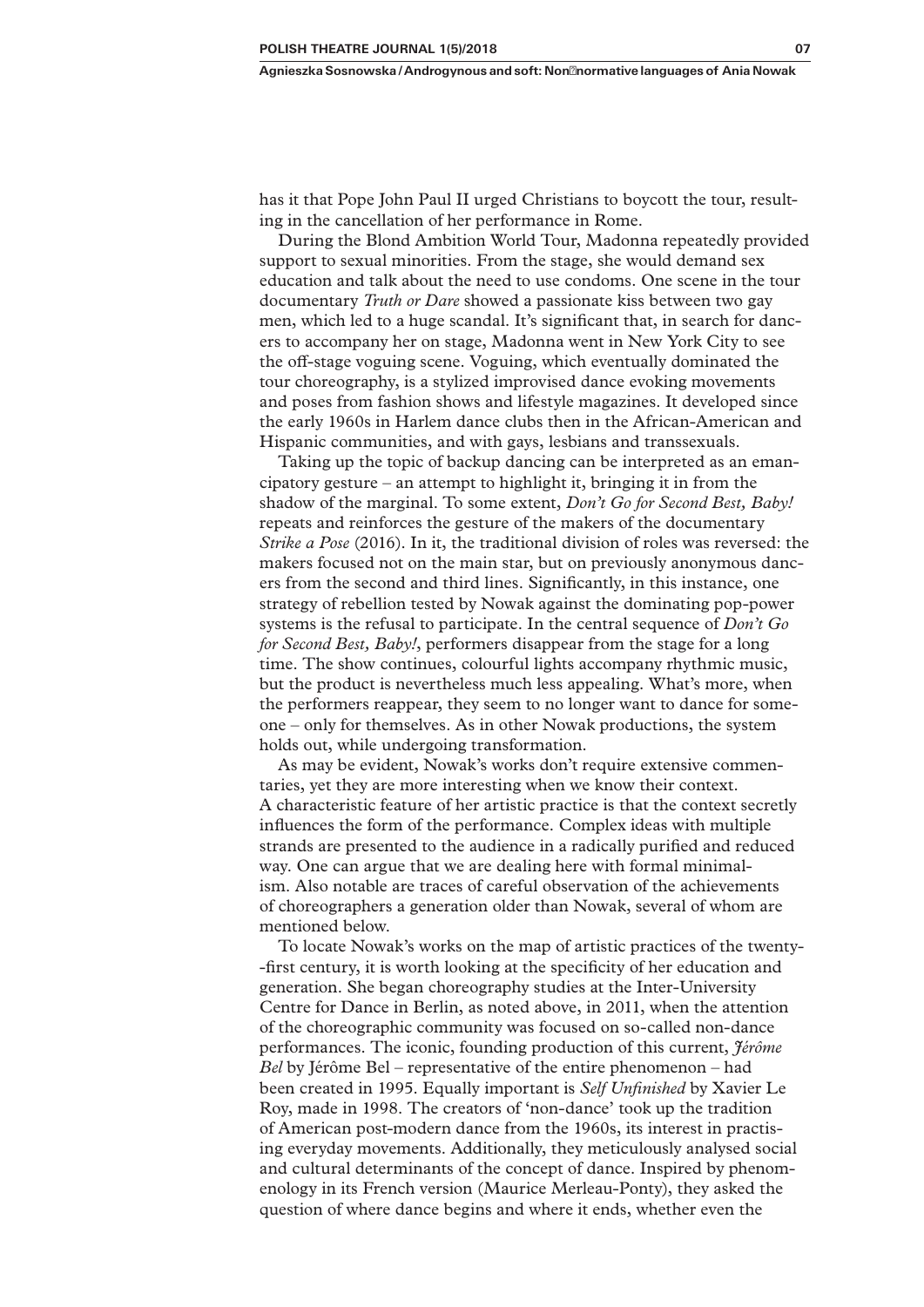simplest movement of the body in space can be considered dance. As a result, their productions were sophisticated, but at the same time minimal, very economical in expression.

Something from that experience is visible Nowak's works. However, it is also obvious that the artist belongs to the next generation. She systematically uses 'non-dance' tools, works a great deal with text – recognising and using its performative power, but also attending to its literary beauty. While watching her productions, audiences may get the impression of order, referring to the style developed by Forced Entertainment, the experimental British theatre company. *Offering What We Don't Have* and *Don't Go for Second Best, Baby!* are not only precise, but have very exact and closed semantic structures.

One can say that, for a choreographer, Nowak is very theatrical. However, something more can be seen in her choices. In recent years, the concept of post-performance – distinguishing the performance-art tradition in the historical sense from contemporary interdisciplinary activities – has emerged from discussions around the definition of new perfor‑ mance practices. Performance art is about exploring the boundaries of the performer's body, acting on an object, a series of rituals to which performer and audience are subjected. The performer's body is a medium and it is situated at the centre of events. The notion of post-performance covers a much wider field of expression, where there is a place both for choreography and the practice of delegated performance, performed by amateurs according to specific instructions,<sup>9</sup> as well as for strategies transferred from experimental theatre. This is an interesting context for Nowak's works, an artist unorthodox in every sense of the word, searching for her place beyond stable institutional divisions.

#### **WORKS CITED**

- Canet, Marie, Marie de Brugerolle and Catherine Wood, 'Talking About: From Performance to Post‑performance', *Mousse* 44, 2014
- Kosofsky Sedgwick, Eve, *Touching Feeling: Affect, Pedagogy, Performativity* (Durham: Duke University Press 2003)
- Lacan, Jacques, 'Crucial Problems for Psychoanalysis', trans. by Cormac Gallagher, in Lacan, *Seminar XII: 1964‑65*, p. 165, http://www. lacaninireland.com [accessed on 6 January 2018]

Lacan, Jacques, 'The Psychoanalyst's Knowledge', trans. by Cormac Gallagher, in Lacan, *Seminar XIX: 1971‑72. …Ou Pire …Or Worse: from 8th December 1971*, p. 50, http://www.lacaninireland.com [accessed on 6 January 2018].

Rainer, Yvonne, *Feeling Are Facts: A Life* (Cambridge, Mass., and London: MIT Press, 2006)

<sup>9</sup> See Marie Canet, Marie de Brugerolle and Catherine Wood, 'Talking About: From Performance to Post‑performance', *Mousse* 44, 2014.